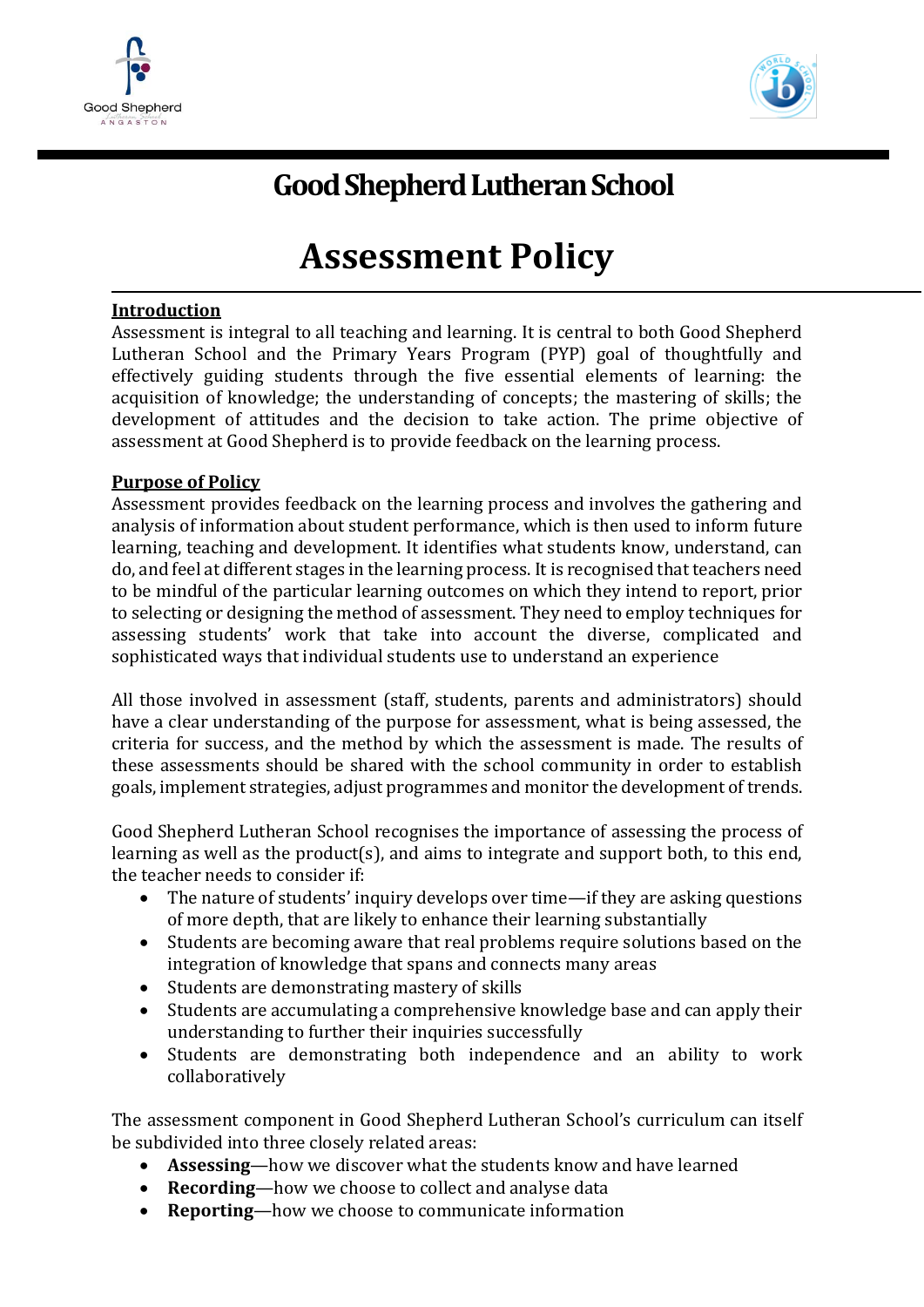#### **Assessment Practice**

Student learning is promoted through planning and refining the teaching and learning process to meet individual or group needs. Assessing the students' prior knowledge and experience as well as monitoring their achievement during the teaching period will enable teachers to plan and refine their teaching accordingly. Teachers should bear in mind that a well-designed learning experience will provide data on students' knowledge, skills and conceptual understanding, and is consequently a vehicle for summative or formative assessment.

**Summative assessment** aims to give teachers and students a clear insight into students' understanding. Summative assessment is the culmination of the teaching and learning process, and gives the students opportunities to demonstrate what has been learned. It can assess several elements simultaneously: it informs and improves student learning and the teaching process; it measures understanding of the central idea, and prompts students towards action.

**Formative assessment** provides information that is used in order to plan the next stage in learning. It is interwoven with learning, and helps teachers and students to find out what the students already know and can do. Formative assessment and teaching are directly linked and function purposefully together. Formative assessment aims to promote learning by giving regular and frequent feedback. This helps learners to improve knowledge and understanding, to foster enthusiasm for learning, to engage in thoughtful reflection, to develop the capacity for self-assessment, and to recognise the criteria for success. There is evidence that increased use of formative assessment particularly helps those students who are low achievers to make significant improvements in their understanding.

Assessment in the classroom will include:

- using representative examples of students' work or performance to provide information about student learning
- collecting evidence of students' understanding and thinking
- documenting learning processes of groups and individuals
- engaging students in reflecting on their learning
- students assessing work produced by themselves and by others
- developing clear rubrics
- identifying exemplar student work
- keeping records of test/task results

After any assessment is complete, it is important to ask further questions such as the following.

- Have the tasks provided ample information to allow a judgment to be made about whether the purposes or objectives have been met?
- What does the students' performance reveal about their level of understanding?
- Have any unexpected results occurred?
- What changes should be made in the assessment procedure?
- How should the teaching and learning process be modified as a result of the assessment?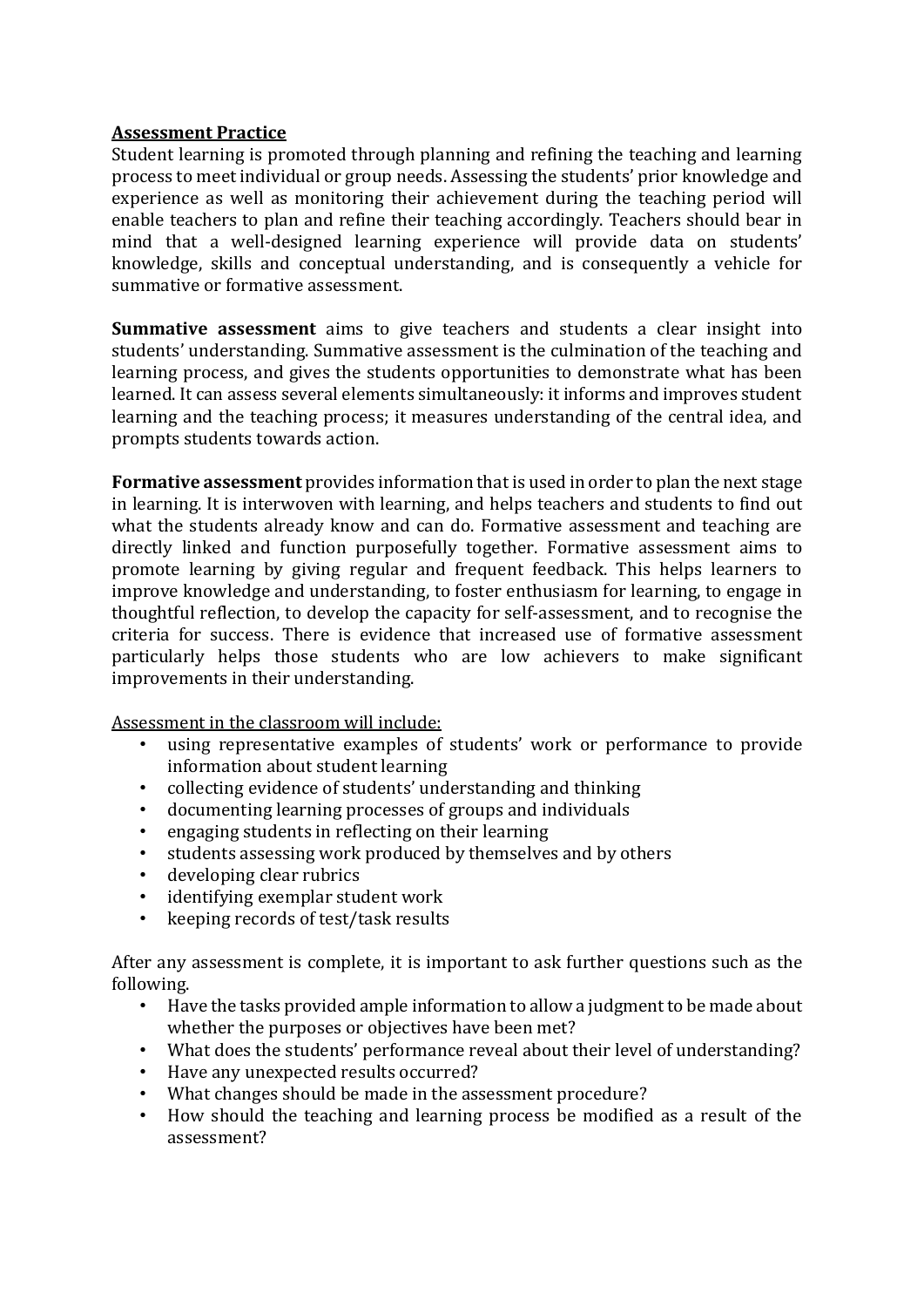## **Effective Assessments**

The following criteria for effective assessments are applicable to both formative and summative assessment.

Effective assessments allow students to:

- share their learning and understanding with others
- demonstrate a range of knowledge, conceptual understanding and skills
- use a variety of learning styles, multiple intelligences and abilities to express their understanding
- know and understand in advance the criteria for producing a quality product or performance
- participate in reflection, self- and peer-assessment
- base their learning on real-life experiences that can lead to further inquiries
- express different points of view and interpretations
- analyse their learning and understand what needs to be improved

Effective assessments allow teachers to:

- inform every stage of the teaching and learning process
- plan in response to student and teacher inquiries
- develop criteria for producing a quality product or performance
- gather evidence from which sound conclusions can be drawn
- provide evidence that can be effectively reported and understood by the whole school community
- collaboratively review and reflect on student performance and progress
- take into account a variety of learning styles, multiple intelligences and abilities including different cultural contexts
- use scoring that is both **analytical** (separate scores for different aspects of the work) and **holistic** (single scores)

Effective assessments allow parents to:

- see evidence of student learning and development
- develop an understanding of the student's progress
- provide opportunities to support and celebrate student learning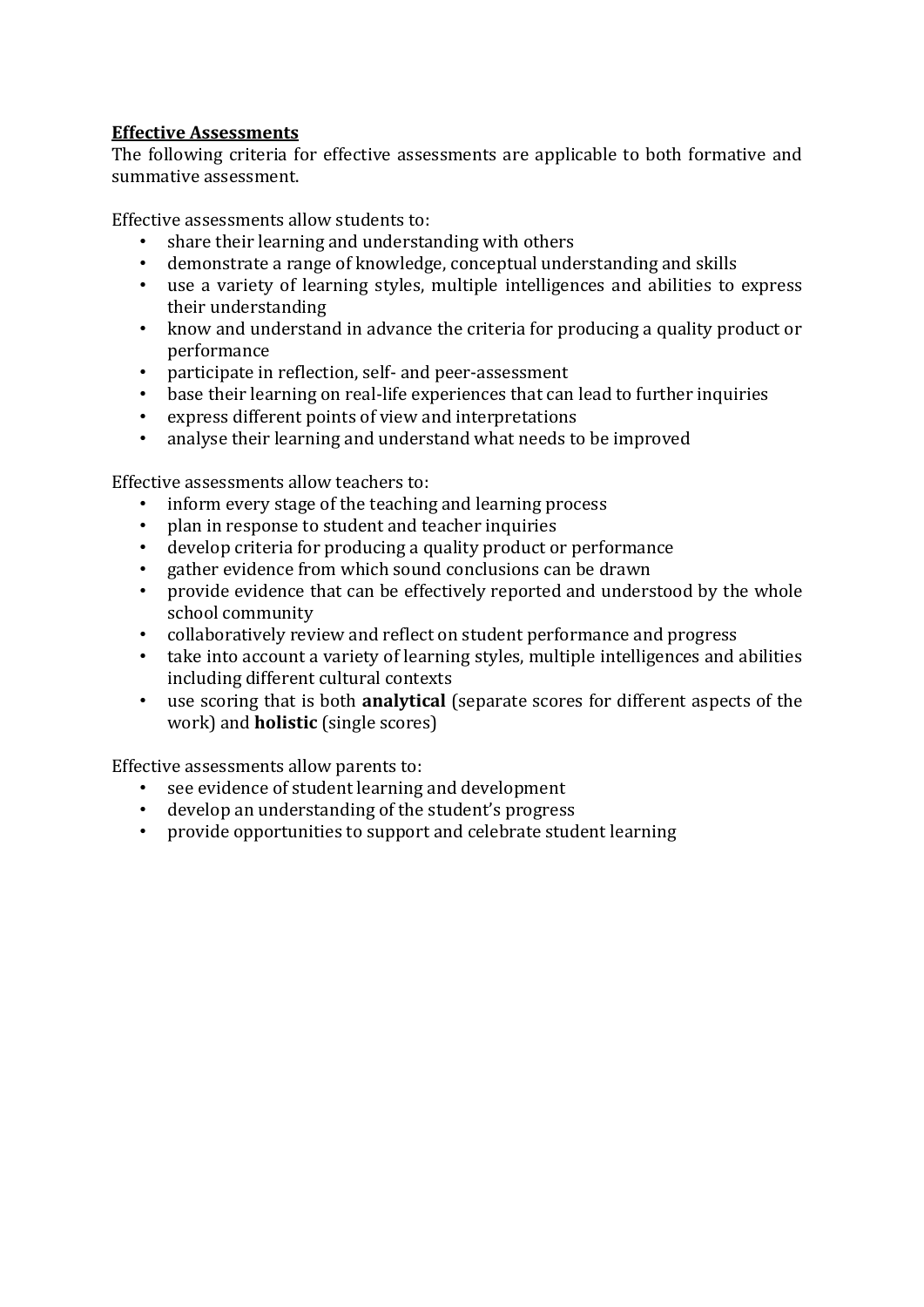#### **Strategies and Tools**

Assessment strategies and tools form the basis of a comprehensive approach to assessment at Good Shepherd Lutheran School. The strategies are the methods/approaches that teachers use when gathering information about a student's learning. Teacher's record this information using a variety of tools, which are the instruments used to collect data.

Good Shepherd Lutheran School encourages a variety of strategies and tools to be used to cater for all learning styles and differentiation. These are to be best practice as listed in the table below

| <b>Assessment strategies and tools</b>       |         |           |            |                      |            |
|----------------------------------------------|---------|-----------|------------|----------------------|------------|
| Assessment tools<br>Assessment<br>strategies | Rubrics | Exemplars | Checklists | Anecdotal<br>records | Continuums |
| <b>Observations</b>                          |         |           |            |                      |            |
| Performance<br>assessments                   |         |           |            |                      |            |
| Process-focused<br>assessments               |         |           |            |                      |            |
| Selected responses                           |         |           |            |                      |            |
| Open-ended tasks                             |         |           |            |                      |            |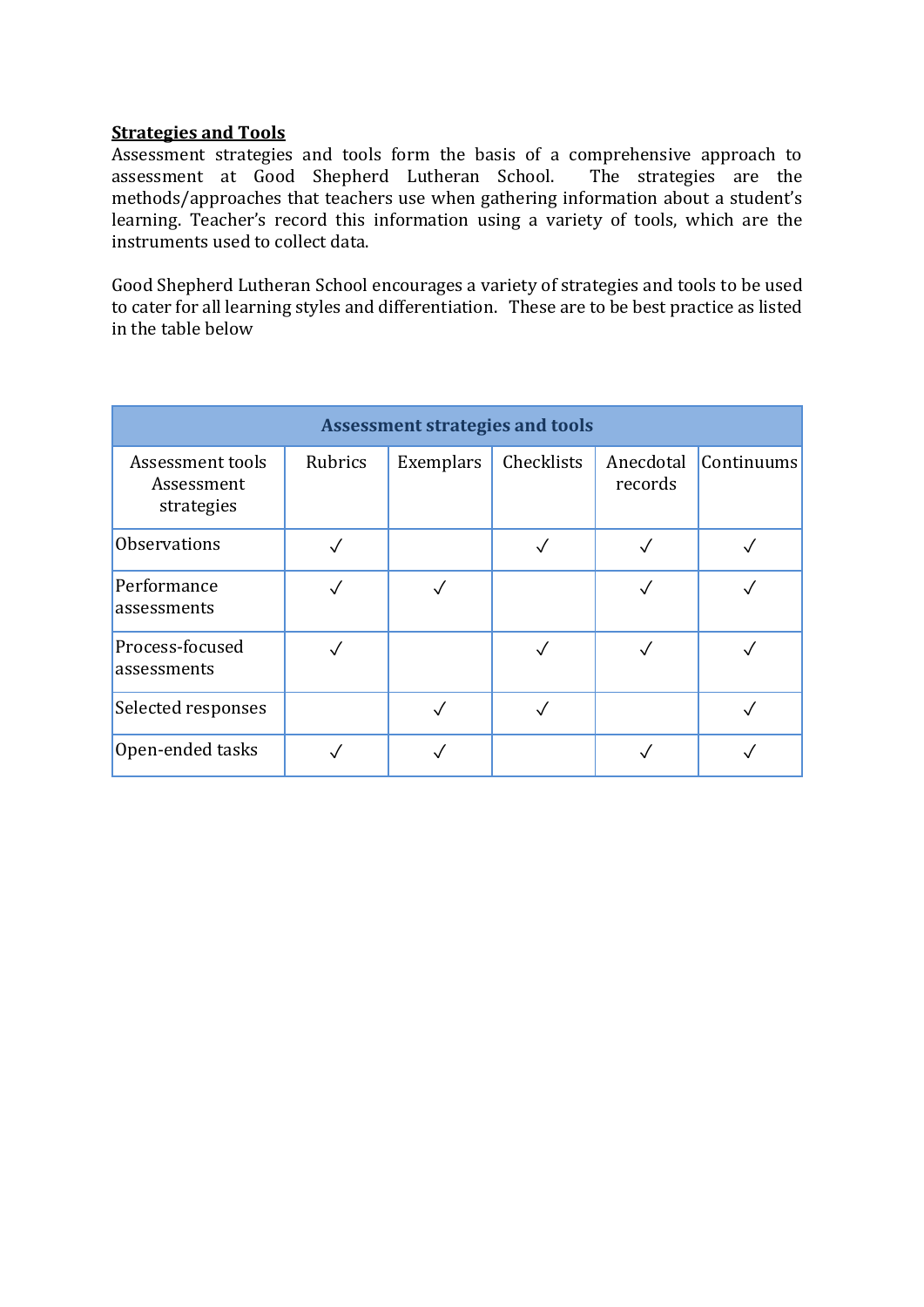## **Strategies**

The strategies below have been identified as central to the assessment process at Good Shepherd Lutheran School. They cover a broad range of approaches, from the more subjective and intuitive to the more objective and scientific. It is essential that they be seen as a package since they have been selected in order to provide a range of approaches and therefore to provide a balanced view of the student.

| <b>Assessment Strategies</b>      |                                                                                                                                                                                                                                                                                                                                                                                                                                                                                                                                               |  |  |  |
|-----------------------------------|-----------------------------------------------------------------------------------------------------------------------------------------------------------------------------------------------------------------------------------------------------------------------------------------------------------------------------------------------------------------------------------------------------------------------------------------------------------------------------------------------------------------------------------------------|--|--|--|
| <b>Observations</b>               | All students are observed often and regularly, with the teacher<br>taking a focus varying from wide angle (for example, focusing on<br>the whole class) to close up (for example, focusing on one student<br>or one activity), and from non-participant (observing from without)<br>to participant (observing from within).                                                                                                                                                                                                                   |  |  |  |
| <b>Performance</b><br>assessments | The assessment of goal-directed tasks with established criteria.<br>They provide authentic and significant challenges and problems. In<br>these tasks, there are numerous approaches to the problem and<br>rarely only one correct response. They are usually multimodal and<br>require the use of many skills. Audio, video and narrative records<br>are often useful for this kind of assessment.                                                                                                                                           |  |  |  |
| assessments                       | <b>Process-focused</b> Students are observed often and regularly, and the observations<br>are recorded by noting the typical as well as non-typical<br>behaviours, collecting multiple observations to enhance reliability,<br>and synthesizing evidence from different contexts to increase<br>validity. A system of note taking and record keeping is created that<br>minimizes writing and recording time. Checklists, inventories and<br>narrative descriptions (such as learning logs) are common methods<br>of collecting observations. |  |  |  |
| <b>Selected</b><br>responses      | Single occasion, one-dimensional exercises. Tests and quizzes are<br>the most familiar examples of this form of assessment.                                                                                                                                                                                                                                                                                                                                                                                                                   |  |  |  |
| Open-ended<br>tasks               | Situations in which students are presented with a stimulus and<br>asked to communicate an original response. The answer might be a<br>brief written answer, a drawing, a diagram or a solution. The work,<br>with the assessment criteria attached, could be included in a<br>portfolio.                                                                                                                                                                                                                                                      |  |  |  |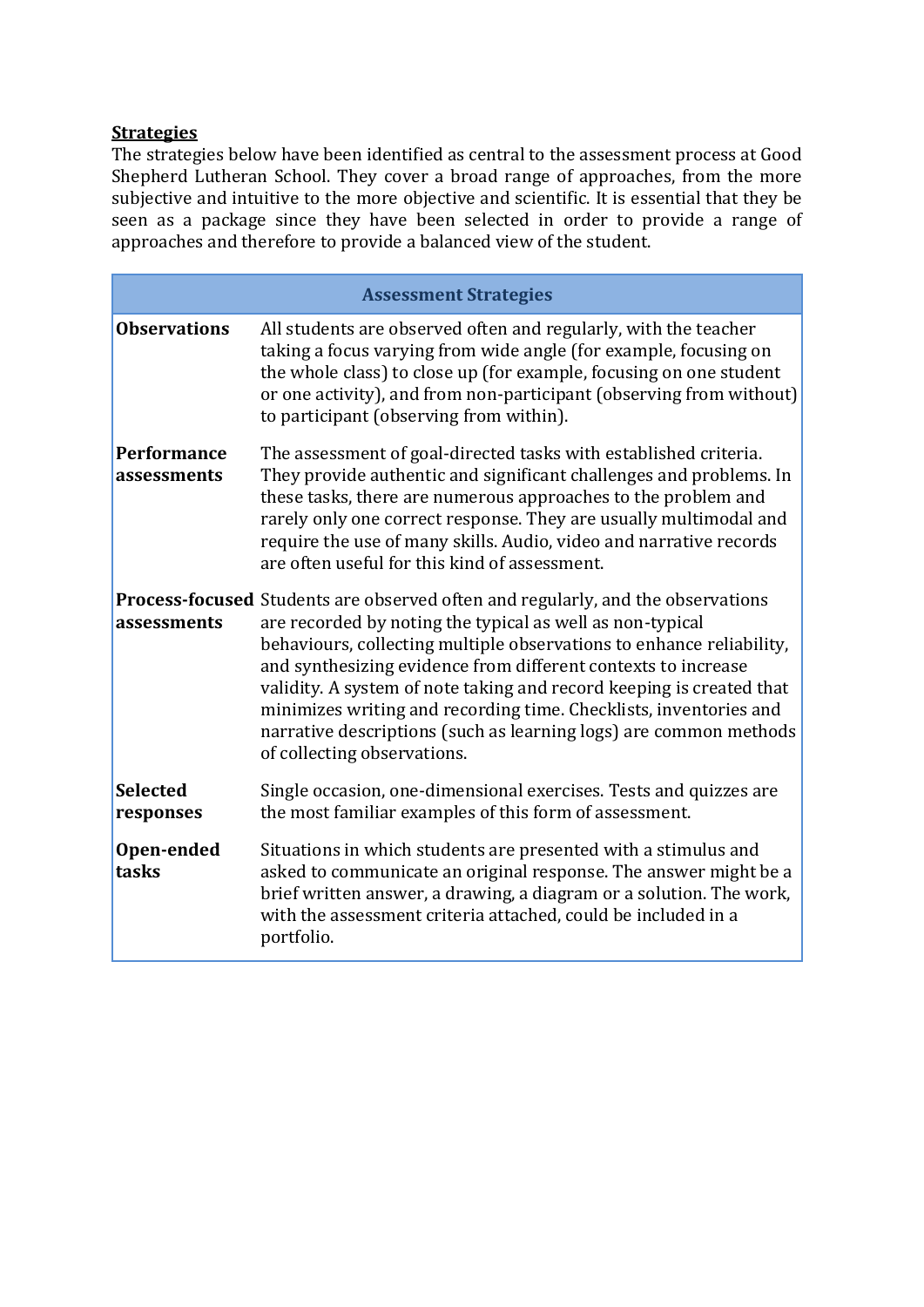## **Tools**

The assessment strategies may be put into practice using the assessment tools below.

| <b>Assessment Tools</b> |                                                                                                                                                                                                                                                                                                                     |  |  |  |
|-------------------------|---------------------------------------------------------------------------------------------------------------------------------------------------------------------------------------------------------------------------------------------------------------------------------------------------------------------|--|--|--|
| <b>Rubrics</b>          | An established set of criteria for rating students in all areas. The<br>descriptors tell the assessor what characteristics or signs to look for in<br>students' work and then how to rate that work on a predetermined<br>scale. Rubrics can be developed by students as well as by teachers.                       |  |  |  |
| <b>Exemplars</b>        | Samples of students' work that serve as concrete standards against<br>which other samples are judged. Generally there is one benchmark for<br>each achievement level in a scoring rubric. Each school is encouraged<br>to set benchmarks that are appropriate and usable within their<br>particular school context. |  |  |  |
| <b>Checklists</b>       | These are lists of information, data, attributes or elements that should<br>be present. A mark scheme is a type of checklist.                                                                                                                                                                                       |  |  |  |
| Anecdotal<br>records    | Anecdotal records are brief written notes based on observations of<br>students. "Learning stories" are focused, extended observations that<br>can be analysed later. These records need to be systematically<br>compiled and organized.                                                                             |  |  |  |
| <b>Continuums</b>       | These are visual representations of developmental stages of learning.<br>They show a progression of achievement or identify where a student is<br>in a process.                                                                                                                                                     |  |  |  |

These assessment tools may be used in conjunction with other forms of assessment, such as standardised tests, in order to assess both student performance and the efficiency of our programme.

While Good Shepherd Lutheran School understands and appreciates the IBO's position on standardised tests, there are national requirements to undertake such tests. The school has also carefully considered the following;

- Relevance of the test to the cohort of students within the school
- Relationship between what is being tested and the school's programme
- Impact of testing on teaching and learning

• Usability of the data produced, to utilise them as a strategy for modification purposes that help guide future planning to meet individual student needs.

#### **Documentation**

The documentation of the evidence of student learning is an assessment strategy relevant to all students throughout Good Shepherd Lutheran School. Teachers use a range of methods to document student learning as a means of assessing student understanding. This may include, but is not limited to, videos, audio, photographs and graphic representations.

Teachers may also use written records of student conversations, comments, explanations and hypotheses as well as annotated pieces of student work that may form part of a student's portfolio.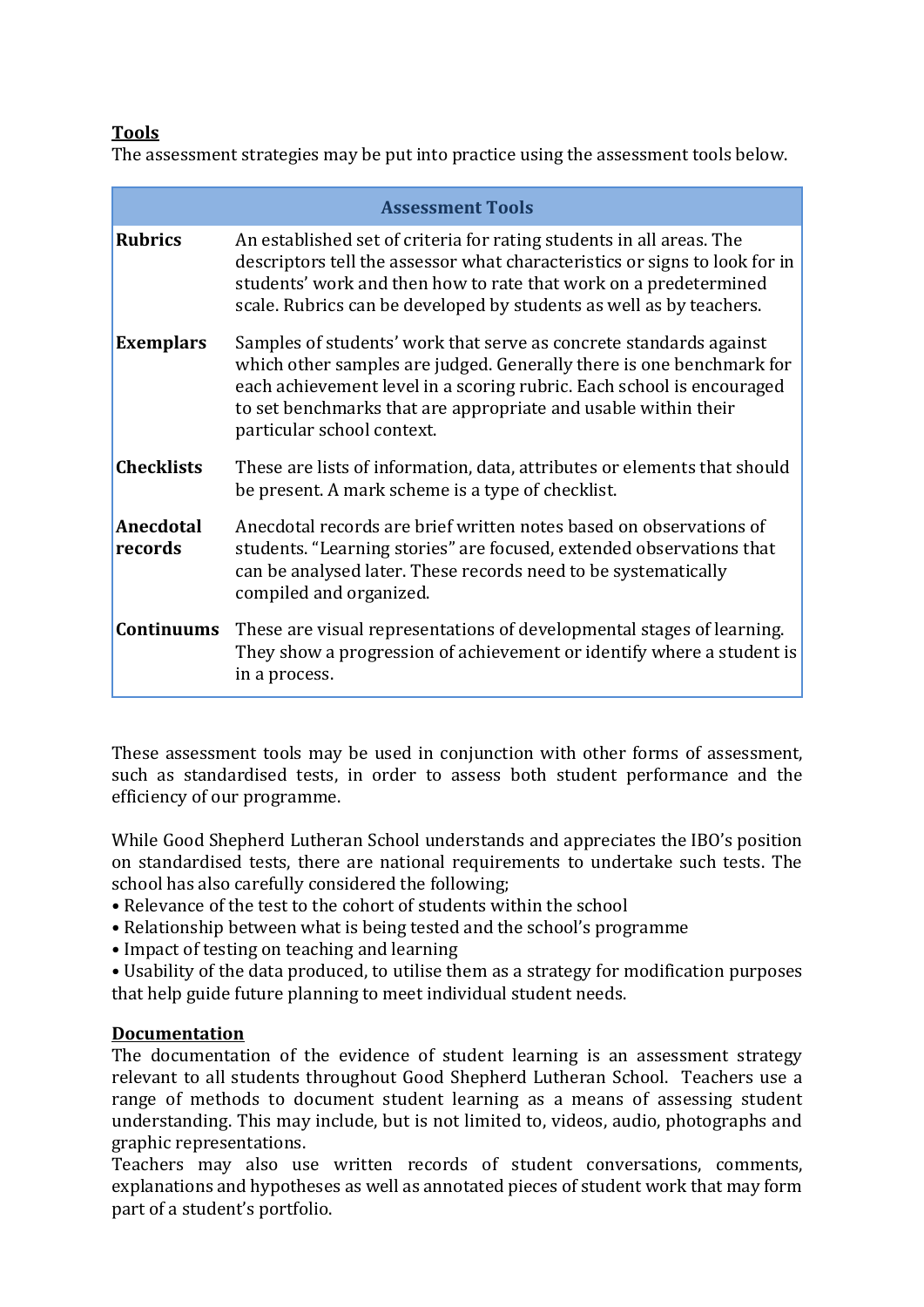## **Portfolios**

Good Shepherd employs the use of portfolios as a record of students' involvement in learning, which is designed to demonstrate success, growth, higher-order thinking, creativity, assessment strategies and reflection. The school views a portfolio as a celebration of an active mind at work as it provides a picture of each student's progress and development over a period of time. It enables students to reflect with teachers, parents and peers in order to identify their strengths and growth as well as areas for improvement, and then to set individual goals and establish teaching and learning plans.

Evidence of learning in a portfolio should be from a range of experiences and curriculum areas. The portfolio is used to show the development of knowledge, conceptual understanding, transdisciplinary skills, attitudes and the attributes of the learner profile over a period of time. It may also be used to document student action. Portfolio entries should document both the process of learning and the product.

Good Shepherd teaching staff in conjunction with the PYP coordinator is to develop an essential agreement annually on the portfolio use within the school. The portfolio is to be read in conjunction with the report card to reflect the importance of the learner profile and so that the school community also attaches importance to them, such that it influences the valued practices and cultural norms within the school. This is also an example of the process being more important than the product, and of the student's role in the process being strengthened and made clear.

## **Reporting**

Reporting on assessment is about communicating what students know, understand and can do. It describes the progress of the students' learning, identifies areas for growth, and contributes to the efficacy of the programme.

The following points outline the key reporting requirements for student report cards as they appear in the Act and Regulations. Approved modifications or alternative arrangements are discussed in the next section.

- Reports are to be in plain English
- Reports are to be timely and provided to parents at least twice per academic year
- Reports are to specify a framework for relative and comparative reporting of a child's progress and achievement against the performance of the child's peer group
- Reports are to be confidential and deal with the child's academic and nonacademic learning
- Reports are to be followed by an opportunity for the child and the parents, guardians or other persons to meet with the child's teachers to discuss all aspects of the report
- Reports must include for subjects studied an assessment against achievement levels or bands defined by the school or school authority that must be labeled as A – E (or equivalent) and be clearly defined against specific learning standards
- Comparative information must be presented in a way that does not interfere with the privacy of an individual
- Reports for students with special needs will demonstrate specific goals achieved taken directly from their individual Negotiated Learning Plan
- The peer group is defined as all children at the school who are undertaking the same year level as the child in a year